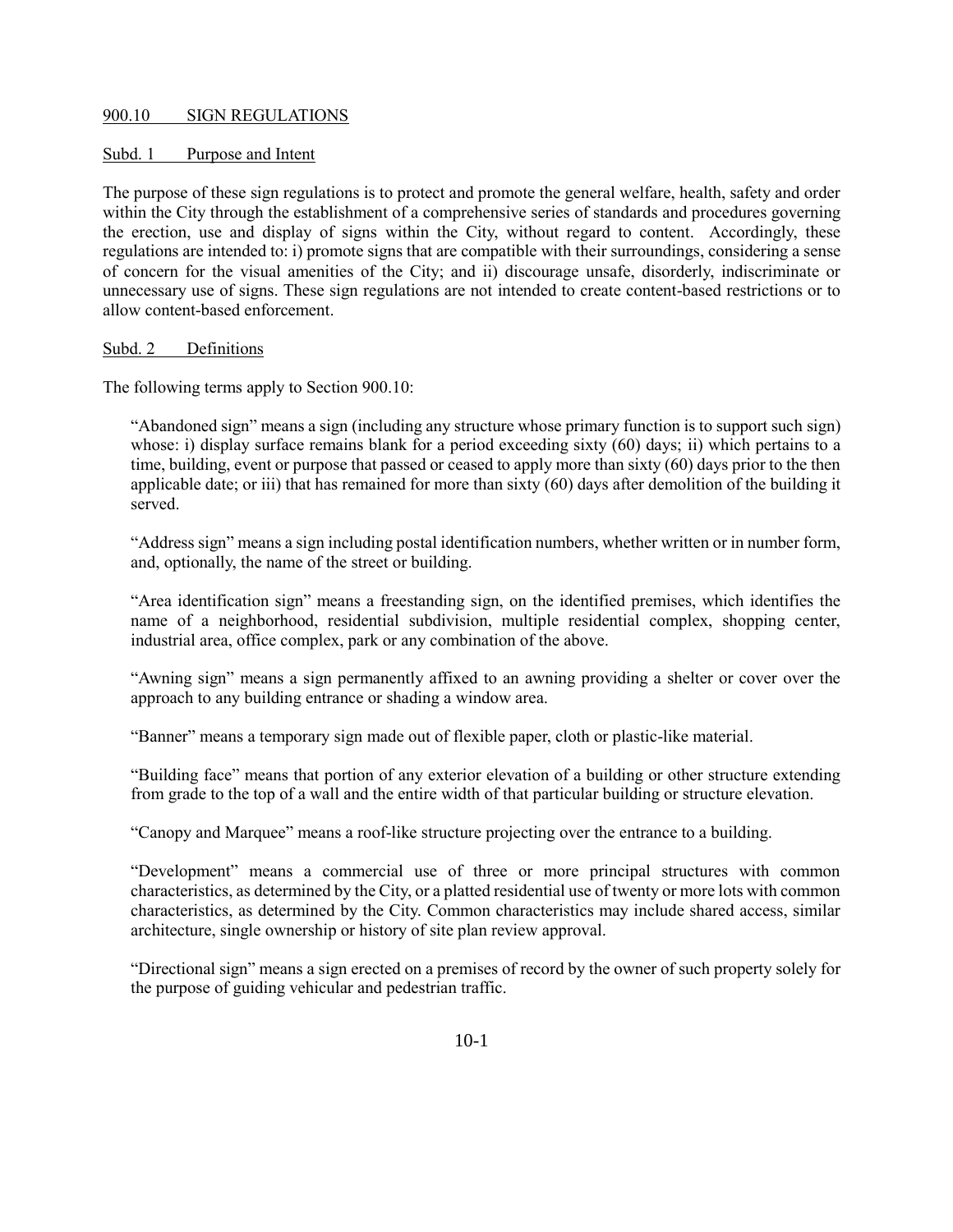"District" means a City zoning district, as defined in the City's zoning ordinance.

"Dynamic sign" means a sign or portion thereof that appears to have movement or that appears to change using any method other than a person physically removing and replacing the sign or its components. For example, any sign or portion thereof that rotates, revolves, moves, flashes, blinks or changes color or intensity of illumination (using a method other than a person physically removing and replacing the sign or its components) is a dynamic sign. Further, any sign or portion thereof that incorporates LED lights, "digital ink" or any other method or technology that allows the sign face to present a series of images or displays is a dynamic sign.

"Freestanding sign" means a sign that is placed in the ground and not affixed to any part of any structure.

"Government sign" means a sign that is erected or maintained by a governmental unit.

"Illuminated sign" means a sign or portion thereof that: i) incorporates an artificial light source as part of the sign including, but not limited to, a sign with LED lights, neon lights or an interior light; or ii) a sign that has an artificial light source directed upon it.

"Marquee sign" means a sign that is permanently attached to a marquee.

"Monument sign" means any one-sided or two-sided free-standing sign with its entire sign area mounted on the ground or mounted on a base at least eighty percent (80%) as wide as the sign area.

"Multi-tenant building" means a building: i) containing two or more tenants; ii) used by the owner of the premises of record and also containing one or more tenants; iii) that is a condominium; or iv) that is a cooperative. For purposes of these regulations, a "tenant" of a multi-tenant building means either: i) a lessee with a right to occupy a portion of a multi-tenant building on a full-time basis; or ii) an owner using a portion of a multi-tenant building on a full-time basis.

"Non-conforming existing sign" means a sign lawfully existing prior to the adoption of these regulations, but not conforming to the newly enacted requirements of these regulations.

"Off-premises commercial sign" means a sign (including any structure whose primary purpose is to support such sign) advertising a business, commodity or service (including those of nonprofits) which business, commodity or service is not located or performed on the premises of record where the sign is located (e.g., billboards and other outdoor advertising).

"Permitted dynamic sign" means a a) rotating barber pole; or b) any other dynamic sign that meets all the following requirements:

- i) It appears to move or change no more than once every ten (10) minutes or it solely displays time and temperature readings irrespective of the frequency of movement or change; and
- ii) The images or messages displayed between transitions are static and each transition from one display to the next is instantaneous and without special effects (e.g., scrolling messages or flashing messages); and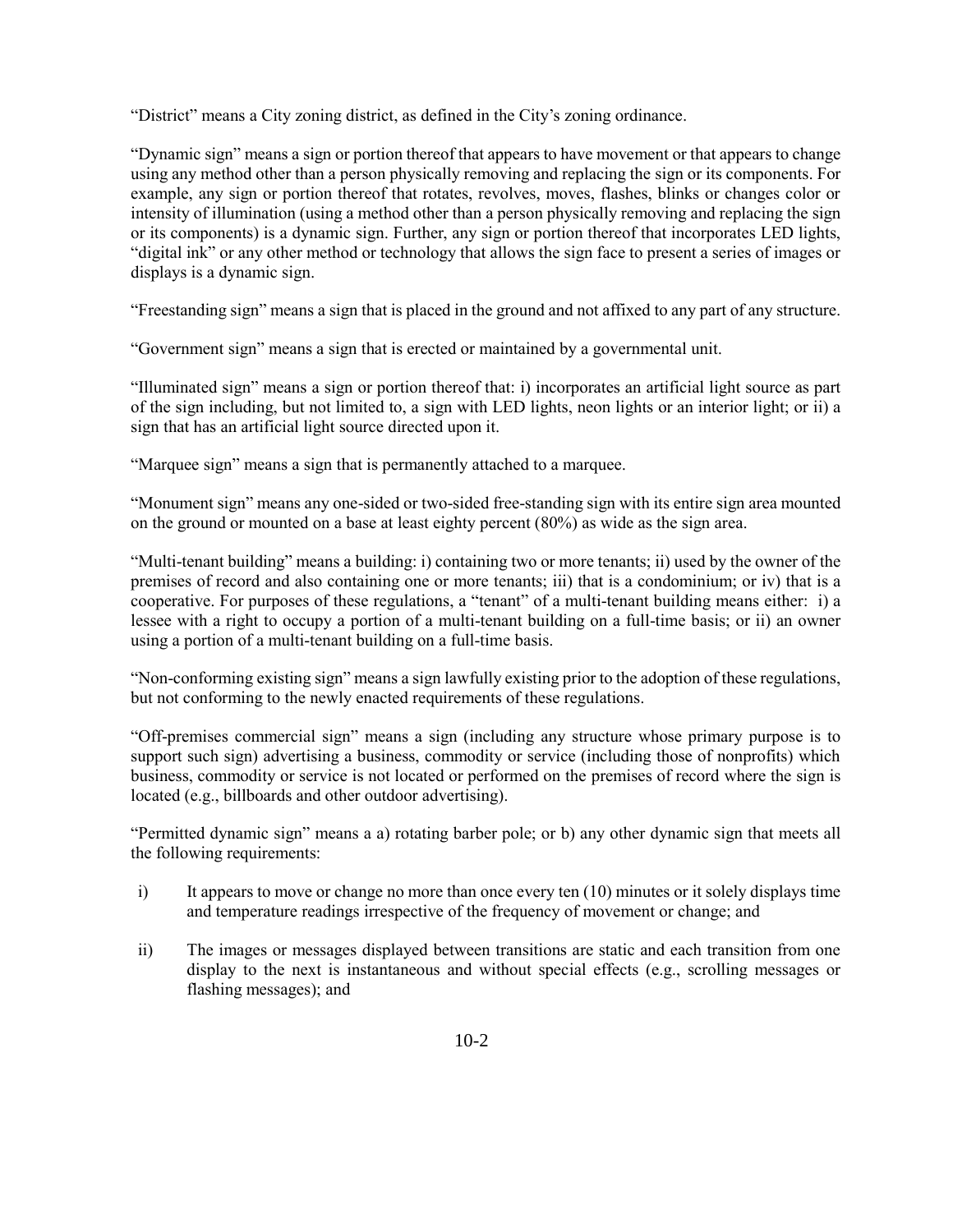iii) The images or messages displayed are complete in themselves, without continuation in content from one display to the next.

"Portable sign" means a sign designed to move from one location to another, not permanently attached to the ground or any other surface.

"Premises of record" means a lot or parcel that has been assigned a tax identification number by Carver County, Minnesota.

"Promotional device" means air inflated devices, banners exceeding forty (40) square feet in area, nonmechanical whirling devices, spotlights, or any sign resembling the same; provided, however, that banners forty (40) square feet in area or less shall not be considered promotional devices.

"Pylon sign" means any free-standing sign supported by a column like structure, posts or poles set firmly in or below the ground surface.

"Regulations" or "sign regulations" mean the ordinance contained in this Section 900.10.

"Roof sign" means a sign erected upon or above a roof or parapet of a building.

"Shielded light source" means, as applicable:

- i) For an artificial light source directing light upon a sign, a light source diffused or directed so as to eliminate glare and housed to prevent damage or danger.
- ii) For light source located within a sign, a light source shielded with a translucent material of sufficient opacity to prevent the visibility of the light source.
- iii) For a light source designed to directly display a message (e.g. LED and neon lighting), a light source specifically designed by its manufacturer for outdoor use.

"Sidewalk sign" means a temporary sign located on a public or private sidewalk adjacent to and directly in front of a building.

"Sign" means any letter, symbol, device, poster, mural, picture, statuary, reading matter or representation that is displayed outdoors for informational, communicative or artistic purposes.

"Sign area" means the entire area within a continuous perimeter enclosing the extreme limits of the sign message and background. However, such perimeter shall not include any structural elements lying outside of such sign and not forming an integral part of the sign. The area of a sign within a continuous perimeter shall be computed by means of the smallest circle, rectangle or triangle that will encompass the extreme limits of the writing, representation, emblem or other display, together with any material or color forming an integral part of the background of the display or used to differentiate the sign from the building façade against which it is placed.

"Special event sign" means a temporary sign erected by a civic or other non-profit organization in connection with a fundraiser, festival, tournament, or other one-time or annual event; examples of which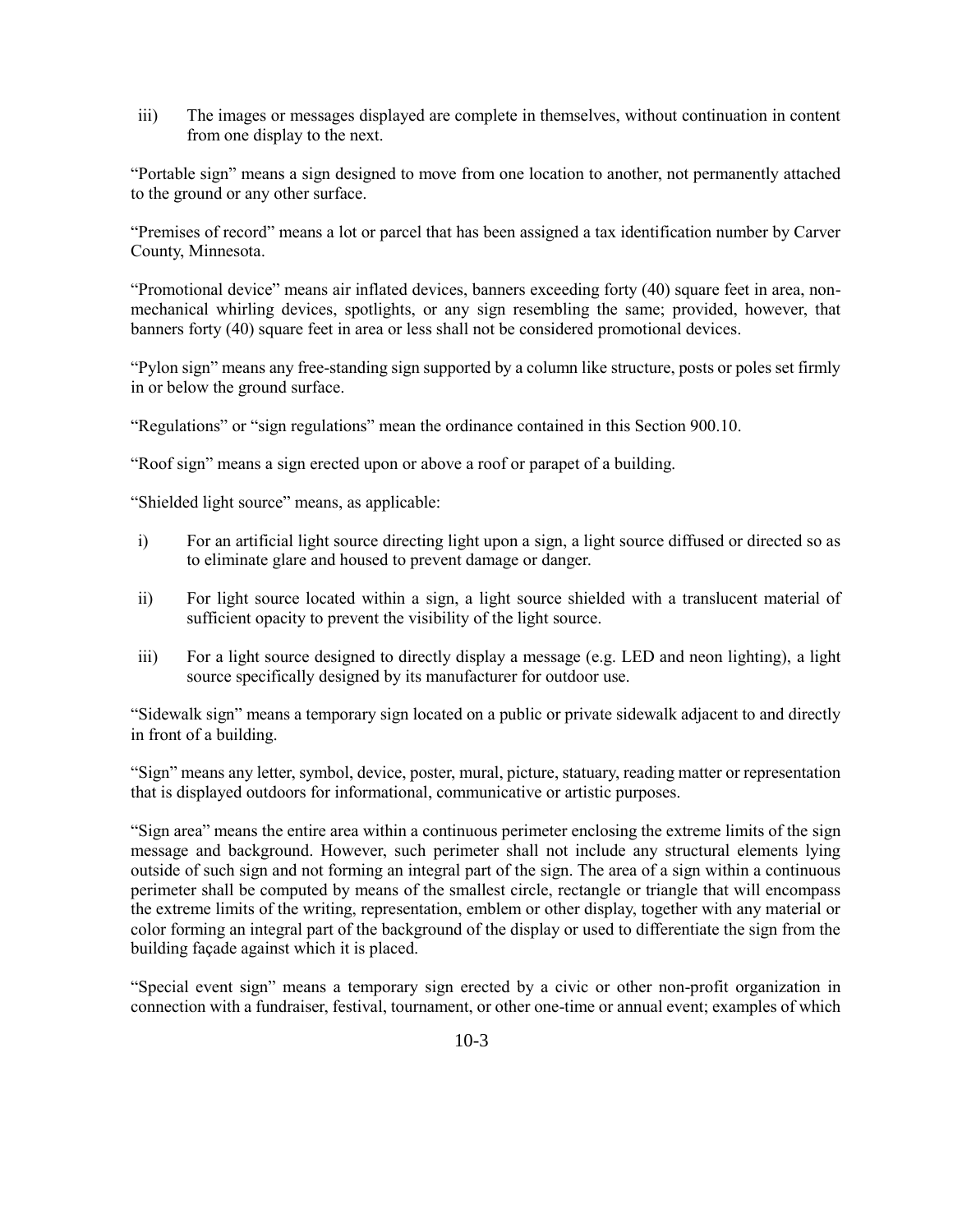are Winterfest, Music in the Park, Nickle Dickle Day, and the Carver County Fair.

"Street frontage" means the portion of a premises of record that abuts a public right-of-way.

"Temporary sign" means a sign placed on a premises of record for a specific purpose that is of limited time duration, after which the sign is to be removed, which does not necessarily meet the structural requirements for a permanent sign.

"Wall sign" means any sign that is affixed to the wall of any building or structure.

"Window sign" means any letter, symbol, device, poster, mural, picture, statuary, reading matter or representation that is placed inside a window or upon the interior side of a window pane and that is visible from the exterior of the window. It does not include merchandise on display.

"Zoning Administrator" means the zoning administrator appointed by the City Council or such person's designee.

# Subd. 3 General Provisions Applicable to All Districts.

- A. Required Signs. In all districts, one address sign is required for each premises of record with a building. If a premises of record has multiple buildings with separate addresses, then one address sign is required for each separate address. Each address sign shall be attached flat against a wall of the building on which it is located and have letters/numerals at least four (4) inches high with a minimum stroke width of one-half (1/2) inch. The sign area of an address sign shall not exceed: i) two (2) square feet in the R-1, R-2, R-4 Agricultural, Shoreland, Public and Conservation Districts; or ii) four (4) feet in any other district.
- B. Prohibited Signs. The following signs are prohibited in all districts:
	- 1. Signs in, upon or projecting into any public right-of-way or easement, excepting government signs typically found in a public right-of-way or easement (e.g. traffic control and street signs);
	- 2. Off-premises commercial signs;
	- 3. Banners, except as expressly allowed by these regulations;
	- 4. Signs painted, attached, or in any manner affixed to trees, rocks or similar natural surfaces;
	- 5. Signs painted directly on the wall or roof of a building or other structure;
	- 6. Signs that obstruct any window, door, fire escape or opening intended to provide ingress or egress to any building or other structure;
	- 7. Pylon signs;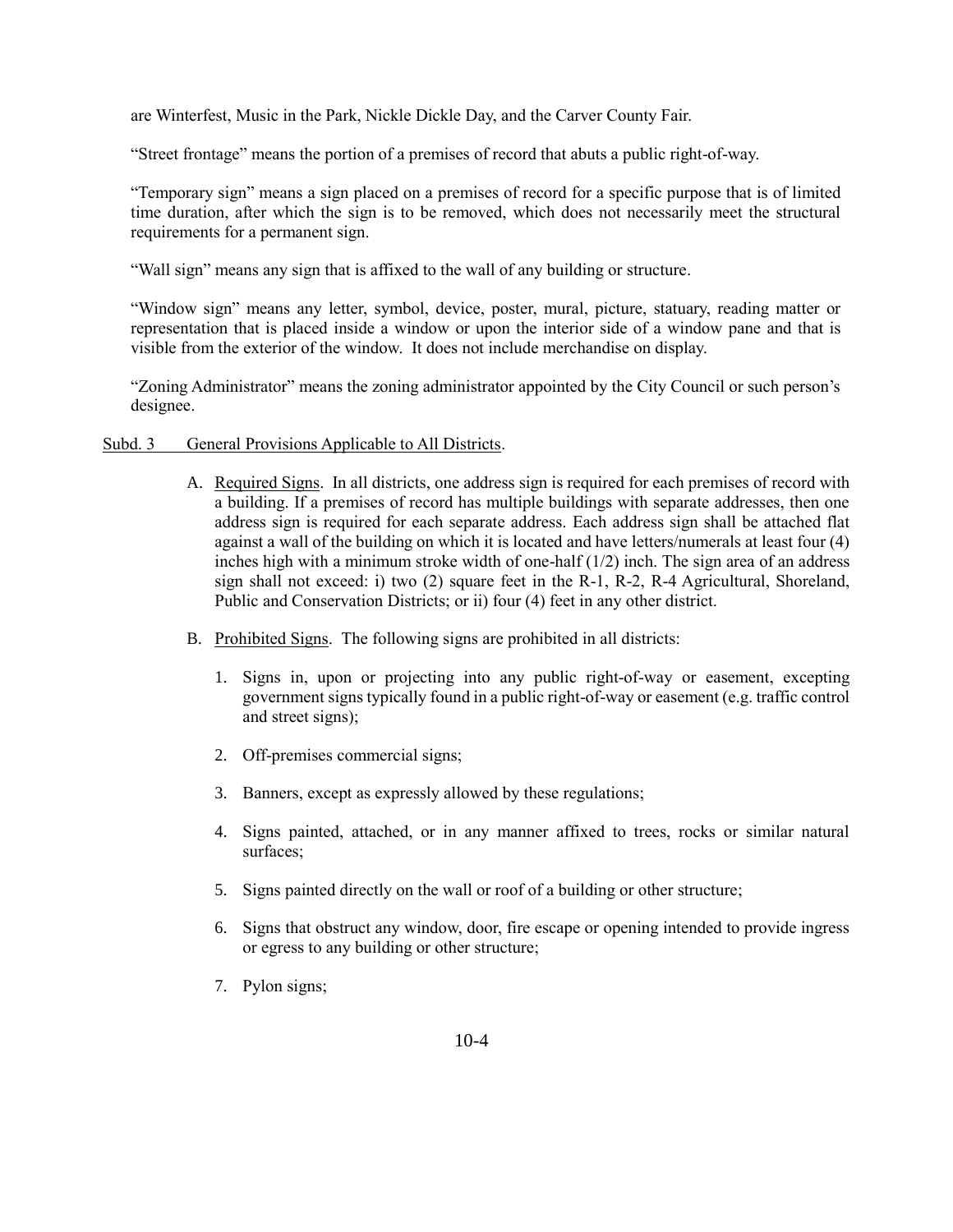- 8. Signs that fly or float, such as blimps or kites, whether attached or unattached to the ground or an object thereon;
- 9. Signs on a vehicle or trailer where the primary purpose of the vehicle or trailer in that location is its use as a sign;
- 10. Portable signs, except for freestanding temporary signs as expressly allowed by these regulations;
- 11. Signs that interfere with the ability of vehicle operators or pedestrians to see traffic signs or signals or signs that interfere with the ability of vehicle operators or pedestrians to see other traffic;
- 12. Abandoned signs;
- 13. Roof signs;
- 14. Signs mounted on a dock or floatation device attached to a dock;
- 15. Dynamic signs that are not permitted dynamic signs;
- 16. Signs that contain or are an imitation of an official traffic sign or signal; and
- 17. Any sign not expressly permitted by the provisions of these sign regulations, other than a non-conforming existing sign.
- C. Election Season Preemption. Noncommercial signs are allowed on private property in all districts during election season to the extent required by Minnesota Statutes §211B.045, as amended. Except as preempted by Minnesota Statutes §211B.045, these sign regulations control.
- D. Freestanding Temporary Signs. Freestanding temporary signs are allowed in all districts subject to the following restrictions and qualifications:
	- 1. No more than one freestanding temporary sign shall be placed on a premise of record at any given time.
	- 2. The placement of a freestanding temporary sign on a premises of record is limited to a maximum of sixty (60) days during any calendar year, which days may be consecutive or non-consecutive. This restriction applies, in aggregate, to all freestanding temporary signs placed on a premises of record during a calendar year.
	- 3. Each freestanding temporary sign shall:
		- a. Not exceed eight (8) feet in height;
		- b. Not exceed fifteen (15) feet in width;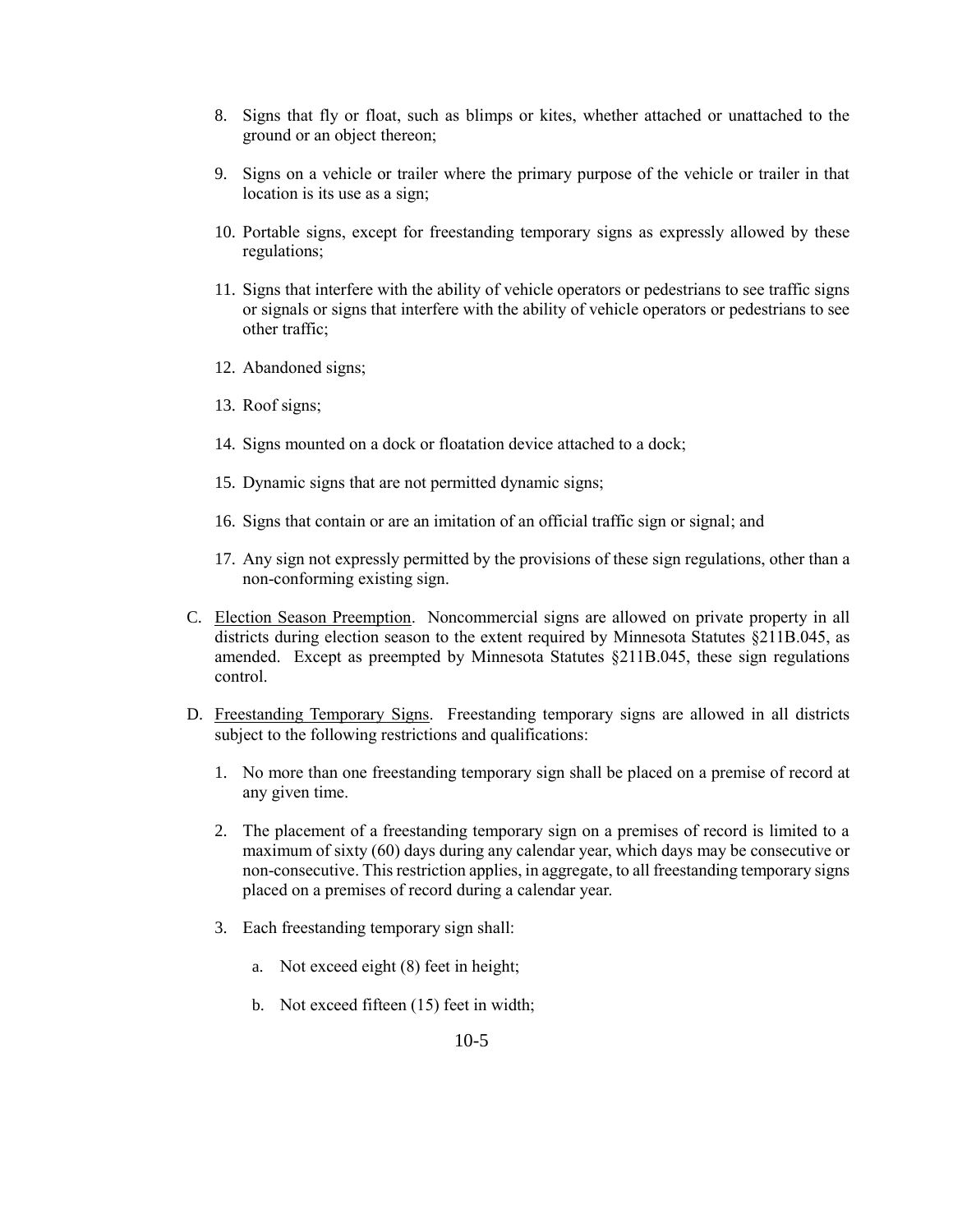- c. Not exceed thirty-two (32) square feet in sign area; and
- d. Not be closer than ten (10) feet from the boundary line of a premises of record or any right-of-way.
- 4. Garage sale signs are separately addressed by these regulations and shall be allowed in addition to the freestanding temporary signs described above.
- 5. Construction signs are separately addressed by these regulations and shall be allowed in addition to the freestanding temporary signs described above.
- E. Banners. Banners forty (40) square feet in area or less are permitted as follows:
	- 1. One such Banner is permitted per premises of record, unless the premises of record contains a multi-tenant building, in which case the following shall apply:

| Number of Tenants | Number of Banners Allowed:  |
|-------------------|-----------------------------|
| 1 through 7       |                             |
| 8 through 11      | $\mathcal{D}_{\mathcal{L}}$ |
| 12 through 15     | 3                           |
| 16 through 19     | 4                           |
| 20 through 23     | 5                           |
| 24 through 27     | 6                           |
| 28 through 31     |                             |
| 32 or more        |                             |

- 2. The placement of a banner at a premises of record is limited to a maximum of sixty (60) days during any calendar year, which days may be consecutive or non-consecutive. This restriction applies, in aggregate, to all banners placed on a premises of record during a calendar year.
- 3. Each banner shall be located on the wall of a building or structure.
- 4. A banner may be used in place of an approved wall sign if the banner is approximately equal in size to the approved wall sign and there is intent to replace the banner with the wall sign once the wall sign becomes available for installation. Any such banner shall be allowed until the applicable wall sign is installed or for a period of one-hundred and eighty (180) days from the date the banner is first placed on the building, whichever occurs first.
- F. Properties for Lease or Sale. In addition to any temporary sign permitted elsewhere in these regulations, a temporary sign may be placed on any premises of record that is actively being marketed for lease or sale, subject to the following restrictions:
	- 1. Each such temporary sign shall be removed within seven (7) days following the date of leasing or sale.
	- 2. The maximum sign area for each such temporary sign is as follows: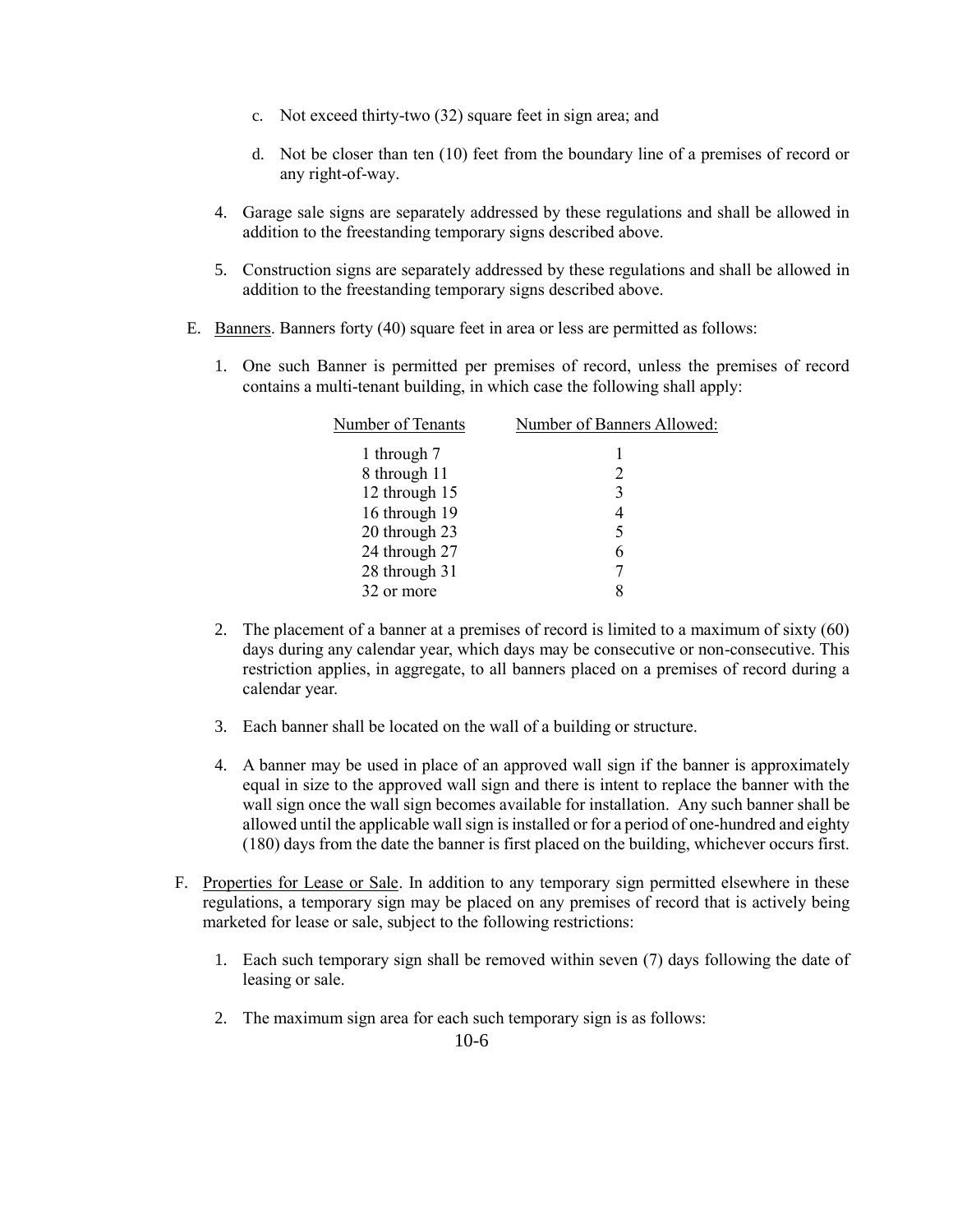- a. R-1, R-2, R-4, Agricultural, Conservation and Shoreland Districts nine (9) square feet.
- b. R-3 and R-5 Districts eighteen (18) square feet.
- c.  $B-1$ ,  $B-2$ ,  $B-3$ ,  $B-4$ ,  $I-1$ ,  $I-2$ , and Public Districts thirty-two  $(32)$  square feet
- 3. No such temporary sign shall exceed eight (8) feet in height.
- G. Garage Sale Signs. In addition to any temporary sign permitted elsewhere in these regulations, garage sale signs with a sign area of four (4) square feet or less are allowed during the duration of a garage sale. Any such garage sale signs shall be removed within one (1) day after the end of the sale. Garage sale signs shall not be located in any public right-of-way or easement. The City shall have the right to remove and destroy signs not conforming to this provision. The City shall assess a fee of five dollars (\$5.00) per sign removed by the City pursuant to this provision.
- H. Construction Signs. If the City issues a grading or building permit for a premise of record, a sign twenty-four (24) square feet in area or less may be placed on the premises of record while the grading or building permit is in effect. For purposes of these regulations, a permit shall be deemed to be in effect from the date it is issued until the date it expires pursuant to its terms.
- I. Special Event Signs. Special event signs are permitted in all districts subject to the following restrictions:
	- 1. No more than three (3) special event signs are allowed within the City for any given special event. Further, each premises of record is limited to one (1) special event sign.
	- 2. Special event signs may be erected and maintained for a period not to exceed thirty (30) days prior to the date of the special event and shall be removed within two (2) business days following the special event.
	- 3. The maximum sign area for each special event sign is as follows:
		- a. R-1, R-2, R-4, Agricultural, Conservation and Shoreland Districts nine (9) square feet;
		- b. R-3 and R-5 Districts eighteen (18) square feet; and
		- c. B-1, B-2, B-3, B-4, I-1, I-2 and Public Districts thirty-two (32) square feet.
- J. Promotional Devices. Promotional devices are prohibited except when used in conjunction with a grand opening (the initial commencement of business). For a grand opening, Promotional Devices shall be allowed for the week, or part thereof, of the grand opening (a week, for purposes of this grammatical paragraph only, meaning from Monday to Sunday). Promotional Devices may not be attached to or placed on a building or other structure and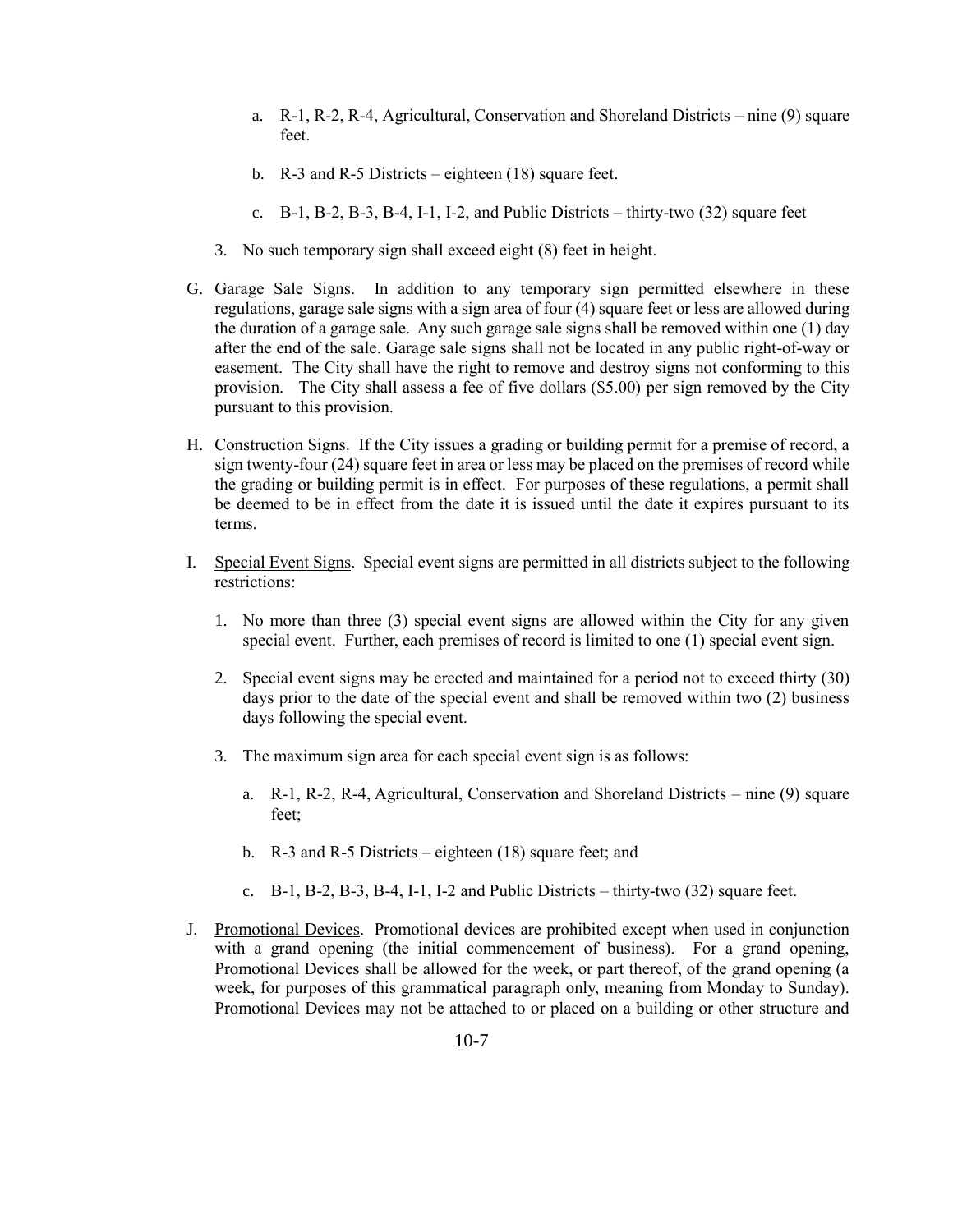may not exceed building height permitted by Code for the applicable district. On the Monday following such grand opening, all promotional devices shall be removed.

- K. Canopy and Marquee Signs. One sign is permitted on each side and front of a Canopy and Marquee, but no Canopy and Marquee shall be considered part of the wall area of a building and thus shall not warrant additional sign area.
- L. Illuminated Sign Standards. The following standards apply to illuminated signs allowed by these regulations:
	- 1. Each illuminated sign shall have a shielded light source;
	- 2. Each illuminated sign shall be equipped with: i) an automatic dimmer control to produce the light intensity changes required by these regulations; and ii) a means to immediately turn off the display or lighting if the illuminated sign malfunctions.
	- 3. No illuminated sign shall, at any given time, exceed a brightness level of 0.3 foot-candles above ambient light as measured by a foot-candle (Lux) meter using the following procedure:
		- a. At least thirty (30) minutes past sunset, the ambient light level shall be measured while the illuminated sign is off, displaying all black copy or completely blocked from displaying any light.
		- b. After the ambient light level is measured, a second measurement of the fully operational illuminated sign shall be taken.
		- c. If the difference between the ambient and fully operational measurements is 0.3 foot candles or less, the brightness is properly adjusted; otherwise, the illuminated sign must be adjusted to comply with the brightness adjustment standard set forth above.
		- d. Each required meter reading shall be taken at the measurement point described below while the meter is aimed toward the center of the illuminated sign.
		- e. The measurement point shall be five feet above the finished grade at the following distance in front of the illuminated sign:

| Lighted Area of Illuminated Sign<br>(measured in square feet) | Distance from Illuminated Sign<br>(measured in linear feet) |
|---------------------------------------------------------------|-------------------------------------------------------------|
| 10 or less                                                    | 32                                                          |
| More than 10 but less than or equal to 20                     |                                                             |
| More than 20 but less than or equal to 30                     |                                                             |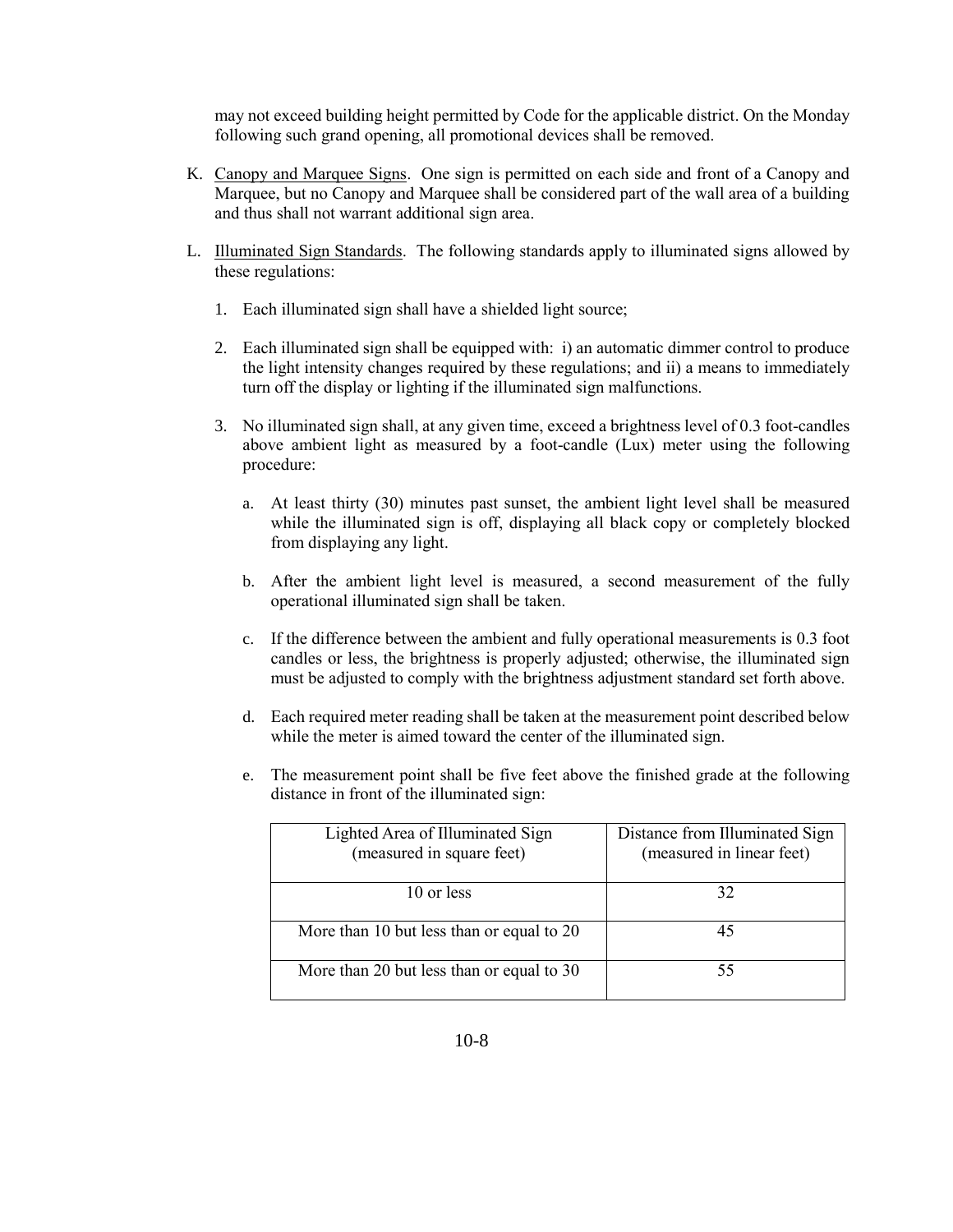| Lighted Area of Illuminated Sign            | Distance from Illuminated Sign |
|---------------------------------------------|--------------------------------|
| (measured in square feet)                   | (measured in linear feet)      |
| More than 30 but less than or equal to 40   | 63                             |
| More than 40 but less than or equal to 50   | 71                             |
| More than 50 but less than or equal to 60   | 77                             |
| More than 60 but less than or equal to 70   | 84                             |
| More than 70 but less than or equal to 80   | 89                             |
| More than 80 but less than or equal to 90   | 95                             |
| More than 90 but less than or equal to 100  | 100                            |
| More than 100 but less than or equal to 110 | 105                            |
| More than 110 but less than or equal to 120 | 110                            |
| More than 120 but less than or equal to 130 | 114                            |
| More than 130 but less than or equal to 140 | 118                            |
| More than 140 but less than or equal to 150 | 122                            |

- 4. Prior to the issuance of a sign permit for an illuminated sign, the applicant shall provide a written certification from the sign manufacturer that the light intensity has been factory pre-set not to exceed the light intensity levels allowed by these regulations.
- 5. A person that owns or otherwise controls an illuminated sign shall adjust the illuminated sign, in accordance with the City's instructions, to meet the light intensity standards set forth in these regulations. Such adjustment shall be made immediately upon notice of non-compliance from the City.
- M. Substitution. Signs containing noncommercial speech are permitted anywhere that advertising or business signs are permitted, subject to the same regulations applicable to such signs.
- Subd. 4 District Regulations. Signs are permitted in the districts as follows:
	- A. R-1, R-2, R-4, Agricultural, Shoreland, Public and Conservation Districts.
		- 10-9 1. Institutional and public recreational signs. One monument sign per premises of record is permitted for a church, public institution or recreational facility. The sign area of each such monument sign shall not exceed thirty-two (32) square feet. The dimensions of each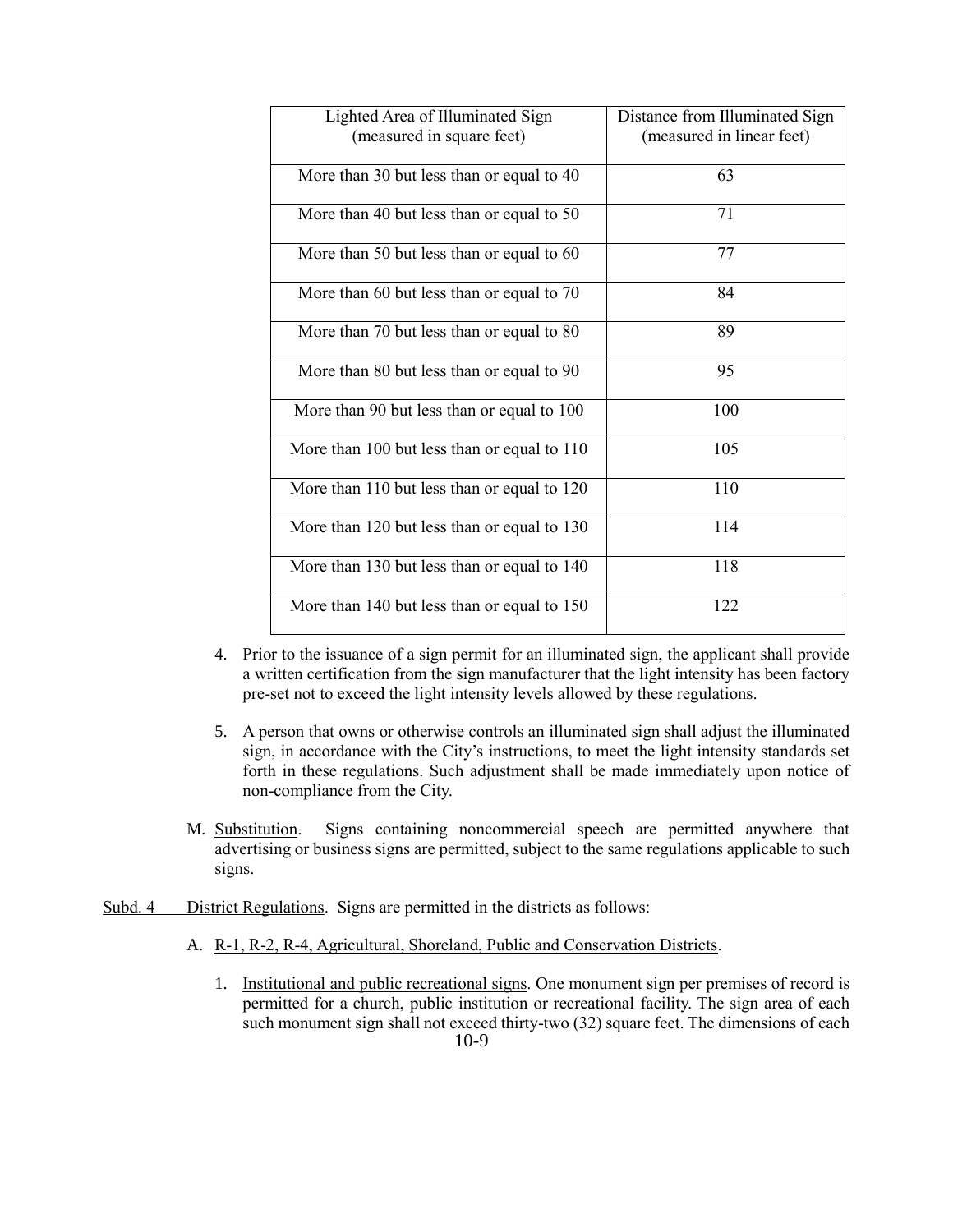monument sign structure shall not exceed fifteen (15) feet in width and six (6) feet in height, and no monument sign shall be placed closer than ten (10) feet to any public rightof-way line. In addition to any monument sign, one wall sign will be permitted on each building face, not to exceed two wall signs per building. The sign area of each such wall sign shall not exceed 5% of the building face on which it is located.

- 2. Area identification signs. A residential subdivision of twenty (20) or more acres is permitted a maximum of two (2) monument signs. The sign area of each such monument sign shall not exceed fifty (50) square feet. The dimensions of each monument sign structure shall not exceed fifteen (15) feet in width and six (6) feet in height. Such monument signs shall be located near the main entrances of the subdivision and shall be limited to one (1) monument sign per intersection.
- 3. Directional signs. Directional signs for non-single-family uses are allowed up to three (3) per premises of record. The sign area of each such directional sign shall not exceed four (4) square feet.

# B. R-3 and R-5 Districts.

- 1. Multiple Family Dwellings, Institutional and Public Recreational Signs. One monument sign per premises of record will be permitted for an apartment building, multiple-family townhome, church, public institution or recreational facility. The sign area of each such monument sign shall not exceed thirty-two (32) square feet. The dimensions of each monument sign structure shall not exceed fifteen (15) feet in width and six (6) feet in height, and no monument sign shall be placed closer than ten (10) feet to any public rightof-way line. In addition to any monument sign, one wall sign will be permitted on each building face, not to exceed two wall signs per Building. The sign area of each such wall sign shall not exceed 5% of the building face on which it is located.
- 2. Area Identification Signs. A residential subdivision of twenty (20) or more acres will be permitted a maximum of two (2) monument signs. The sign area of each such monument sign shall not exceed fifty (50) square feet. The dimensions of each monument sign structure shall not exceed fifteen (15) feet in width and six (6) feet in height. Such monument signs shall be located near the main entrances of the subdivision and shall be limited to one (1) monument sign per intersection.
- 3. Directional Signs. Directional signs for non-single-family uses are allowed up to three (3) per premises of record. The sign area of each such monument sign shall not exceed four (4) square feet.

#### C. B-1 and B-4 Districts.

1. Monument Signs. One monument sign is allowed per premises of record. The maximum sign area of each such monument sign shall be based on the Street Frontage of the premises of record on which such monument sign is located as follows: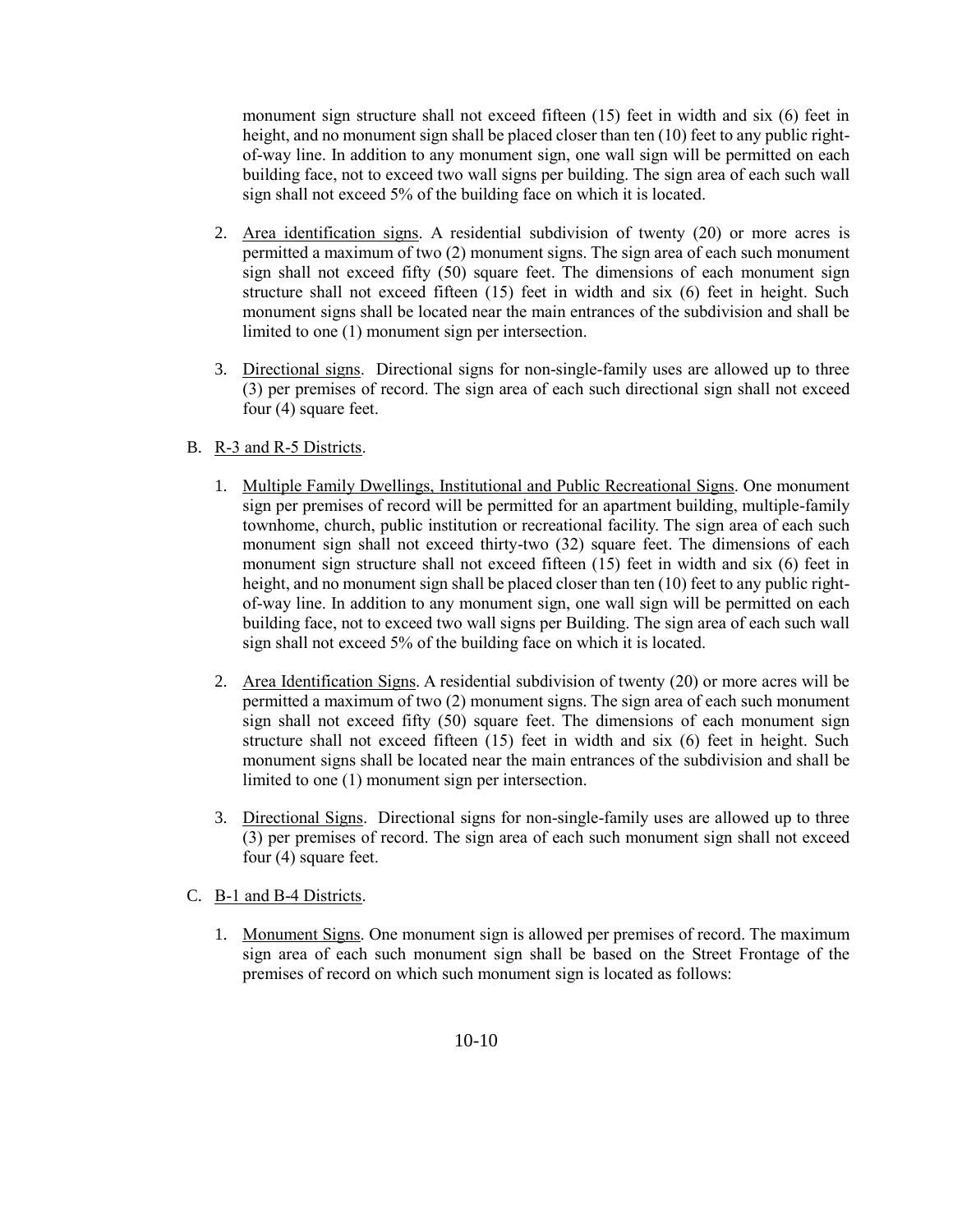| <b>FRONTAGE:</b>           | MAX. Sign Area in Square Feet: |
|----------------------------|--------------------------------|
| $0 - 199'$<br>$200 - 299'$ | 40<br>50                       |
| $300' +$                   | 60                             |

- a. For corner lots, the owner of the premises of record shall decide which Street Frontage of the applicable property will be used to calculate the maximum sign area allowed (i.e. the owner may choose one side of the property with Street Frontage or the other, but not both). The monument sign must be located on the side of the premises of record that was used to perform the above calculation.
- b. No monument sign structure shall exceed 15 feet in height or 15 feet in width. The monument sign structure shall not exceed 150 square feet.
- c. For multi-tenant buildings, one monument sign per premises of record is allowed. The sign area of each such monument sign shall not exceed 120 square feet, with a maximum sign area of 50 square feet per tenant.
- d. Each monument sign shall be constructed of materials similar in appearance to those of the principal building that it serves. The ground area around the base of each monument sign shall be landscaped with shrubs and landscaping equal to fifty percent (50%) of the sign area. Landscape materials shall be selected to withstand the environmental conditions of the site and provide seasonal interest.
- e. No monument sign shall be placed closer than ten (10) feet to any public right-ofway line.
- 2. Wall Signs. Wall signs are allowed as follows:
	- a. For buildings other than multi-tenant buildings, any one of the following configurations is allowed:
		- i) One (1) wall sign covering a maximum of 10% of the building face on which it is located.
		- ii) Two (2) wall signs located on separate building faces, each covering a maximum of 10% of the building face on which it is located.
		- iii) Three (3) wall signs located on separate building faces, one (1) covering a maximum of 10% of the building face on which it is located and each of the other two (2) covering a maximum of 5% of the building face on which it is located.
		- iv) Four (4) wall signs located on separate building faces, each covering a maximum of 5% of the building face on which it is located.
	- b. For multi-tenant buildings, wall signs may cover a maximum of 10% of each building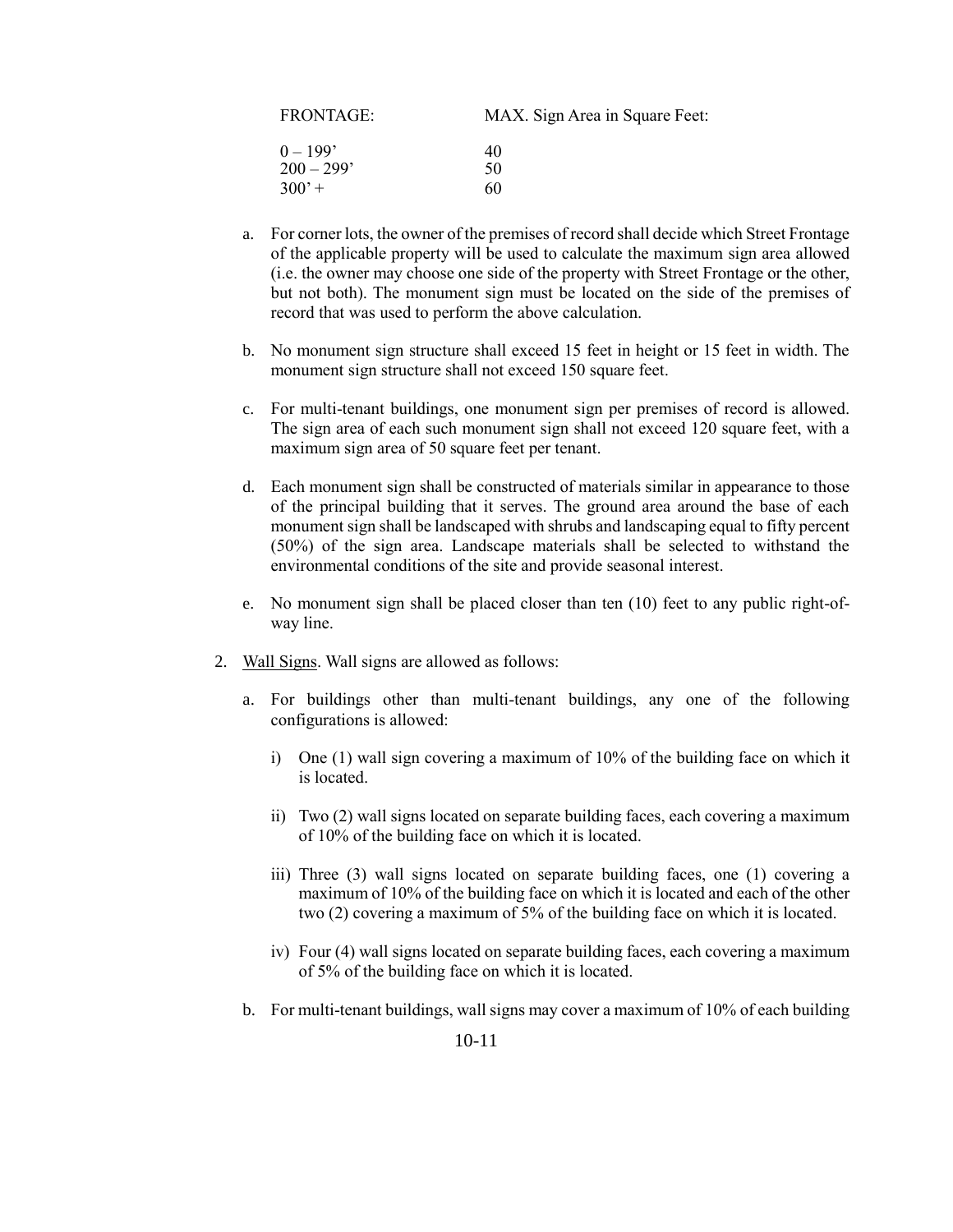face. Further, the number of wall signs located on any building face shall not exceed the number of tenants in a multi-tenant building, subject to the limitations contained in the next two sentences. Wall signs associated with the tenant's use may only be placed on exterior walls of the tenant's space. A tenant shall be allowed up to a maximum of two (2) wall signs with each wall sign located on a separate building face.

- c. Wall sign colors and materials shall coordinate with the building face to which the wall sign is attached.
- d. Wall signs shall use dimensional letters and logos, be back lit or illuminated with a shielded light source if the wall sign is illuminated and be compatible with the building and other signage if a multi-tenant building.
- e. One wall sign shall be permitted on each building face, not to exceed two wall signs per building. For multi-tenant buildings, one wall sign for each tenant is allowed provided that the building face coverage limitation set forth below is met.
- f. A maximum of 10% of any building face may be used for a wall sign.
- g. Wall signs shall not project above the roof level.
- h. Wall sign colors and materials shall coordinate with the building face to which the wall sign is attached.
- i. Wall signs shall use dimensional letters and logos, be back lit or illuminated with a shielded light source if the wall sign is illuminated and be compatible with the building and other signage if a multi-tenant building. Symbols, pictorial presentations, illustrations, or decorations (anything other than wording) shall not occupy more than 15% of the allowed sign area.
- 3. Development Identification Signs. For every 1,000 lineal feet that a development fronts a county or state highway, one area identification sign is allowed, up to a maximum of two signs, not to exceed a sign area of fifty (50) square feet per area identification sign. A minimum of 1,000 lineal feet is required for area identification sign eligibility. Area identification signs must not exceed six (6) feet in height and fifteen (15) feet in width. No area identification sign shall be placed closer than ten  $(10)$  feet to any public right-ofway line. Each area identification sign shall only identify the name of the development and shall not contain the name(s) of individual tenants. The area identification sign may not contain advertising.
- 4. Auto Service Station Signs. Signs on gas pump island canopies shall not exceed 10% of the canopy face.
- 5. Directional Signs. Up to three directional signs per premises of record are permitted. The sign area of each directional sign shall not exceed five (5) square feet.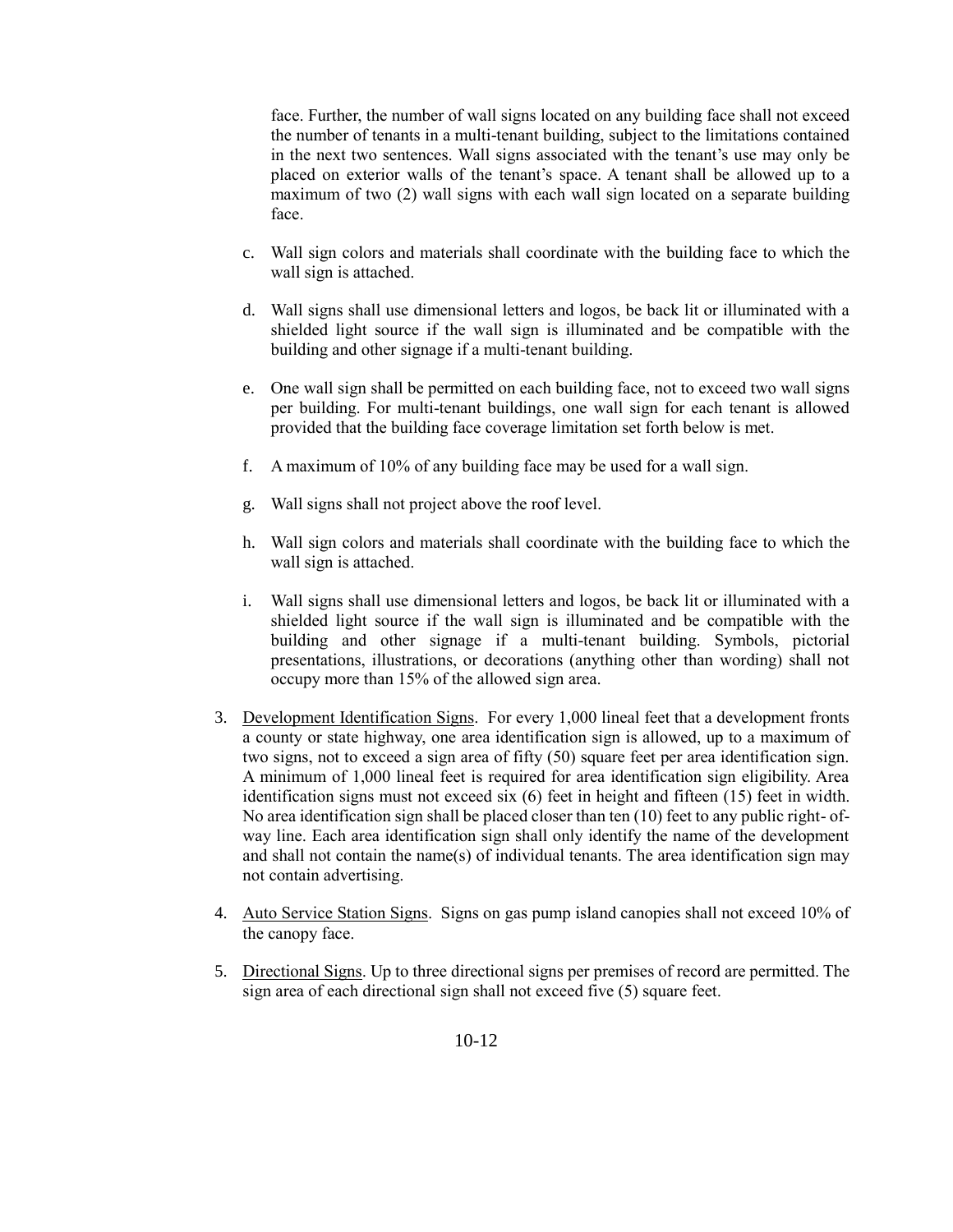# D. B-2 and B-3 Districts.

- 1. Monument Signs. Where a building does not cover the full area of the property, one monument sign is allowed per premises of record. The sign area of any such monument sign shall not exceed thirty-two (32) square feet. The structure of each such monument sign shall not exceed twelve (12) feet in height or six (6) feet in width.
- 2. Wall Signs. For buildings other than multi-tenant buildings, one wall sign is permitted per building face, not to exceed two wall signs per building. For multi-tenant buildings, the number of wall signs located on any building face shall not exceed the number of tenants in a multi-tenant building, subject to the limitations contained in the next two sentences. Wall signs associated with a tenant's use may only be placed on exterior walls of the tenant's space. A tenant leased space with multiple building faces shall be allowed up to a maximum of two (2) wall signs with each wall sign located on a separate building face. In regard to all buildings, the following requirements apply to wall signs:
	- a. A maximum of 10% of the building face may be used for a wall sign.
	- b. A wall sign shall not project above the roof level.
	- c. The colors and materials of a wall sign shall coordinate with the building facade to which the wall sign is attached.
	- d. Wall signs shall use dimensional letters and logos.
	- e. If the wall sign is back lit or illuminated, it shall use a shielded light source.
- 3. Auto Service Stations. Signs on gas pump island canopies shall not exceed 10% of the canopy face.
- 4. Directional signs. Directional signs shall be allowed at the discretion of the City. The sign area of directional signs shall not exceed four (4) square feet.
- 5. Awning and Blade Signs. It shall be unlawful for any person within the City to erect, build, set up, place or keep any sign or wooden awning over any street or sidewalk in the City at a height less than eight (8) feet from and above such street and sidewalk. Further, it shall be unlawful for any person within the City of Waconia to erect, build, place, or keep any cloth awnings over any street or sidewalk at a height less than six and one half feet (6.5) above such sidewalk. One awning sign is allowed per premises of record, provided the sign area does not exceed eight (8) square feet. The sign area shall reduce, square foot for square foot, the sign area of any permitted wall signs on the same building. Awning signs shall be an integral part of the awning and shall not project above or below the vertical awning face.
- 6. Sidewalk signs. One sidewalk sign is permitted for each building frontage as a temporary sign. Any such sidewalk sign shall be a maximum of one and one-half (1.5 feet) in width and four (4) feet in height, including support members, with no more than two faces.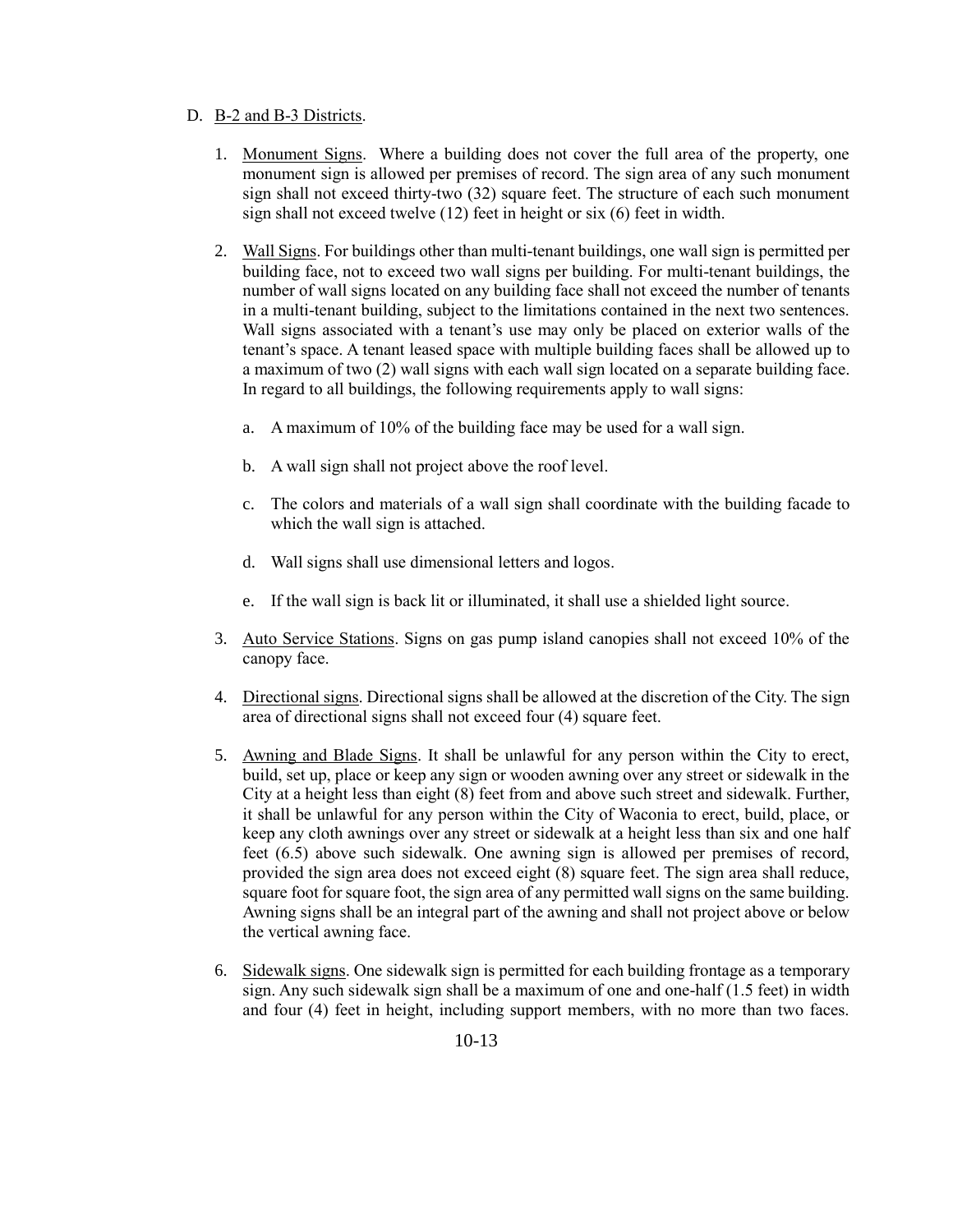Plastic letters are not permitted. Sidewalk signs shall not limit pedestrian use of sidewalk and shall be removed at the end of each business day.

- E. I-1 and I-2 Industrial Districts.
	- 1. Monument Signs. One monument sign is allowed per premises of record. The sign area of any such monument sign shall not exceed sixty (60) square feet. The structure of each such monument sign shall not exceed eight (8) feet in height and fifteen (15) feet in width. No monument sign shall be placed closer than ten (10) feet to any public right-of-way line. For multi-tenant buildings, one monument sign per premises of record is allowed. The sign area of each such monument sign shall not exceed one hundred (100) square feet, with a maximum of sign area of fifty (50) square feet per tenant.
	- 2. Wall Signs. For buildings other than multi-tenant buildings one wall sign shall be permitted per building face, not to exceed two wall signs per building. For multi-tenant buildings, wall signs may cover a maximum of 10% of each building face. Further, the number of wall signs located on any building face shall not exceed the number of tenants in a multi-tenant building, subject to the limitations contained in the next two sentences. Wall signs associated with the tenant's use may only be placed on exterior walls of the tenant's space. A tenant shall be allowed up to a maximum of two (2) wall signs with each wall sign located on a separate building face.
		- a. A maximum of 10% of the building face may be used for a wall sign.
		- b. Signs shall not project above the roof level.
		- c. Wall sign colors and materials shall coordinate with the building facade to which the wall sign is attached.
		- d. Wall signs shall use dimensional letters and logos, be back lit or illuminated with a shielded light source if the wall sign is illuminated and be compatible with the building and other signage if a multi-tenant building. Symbols, pictorial presentations, illustrations, or decorations (anything other than wording) shall not occupy more than 15% of the allowed sign area.
	- 3. Area Identification Signs. One area identification sign per development entrance is allowed. The sign area of each such area identification sign shall not exceed fifty (50) square feet. Area identification signs must not exceed six (6) feet in height and fifteen (15) feet in width. No area identification sign shall be placed closer than ten (10) feet to any public right-of-way line. The area identification sign shall only identify the name of the industrial park.
	- 4. Directional Signs. Up to four (4) Directional signs per premises of record are permitted. The sign area of each directional sign shall not exceed four (4) square feet.
- F. F-1 District.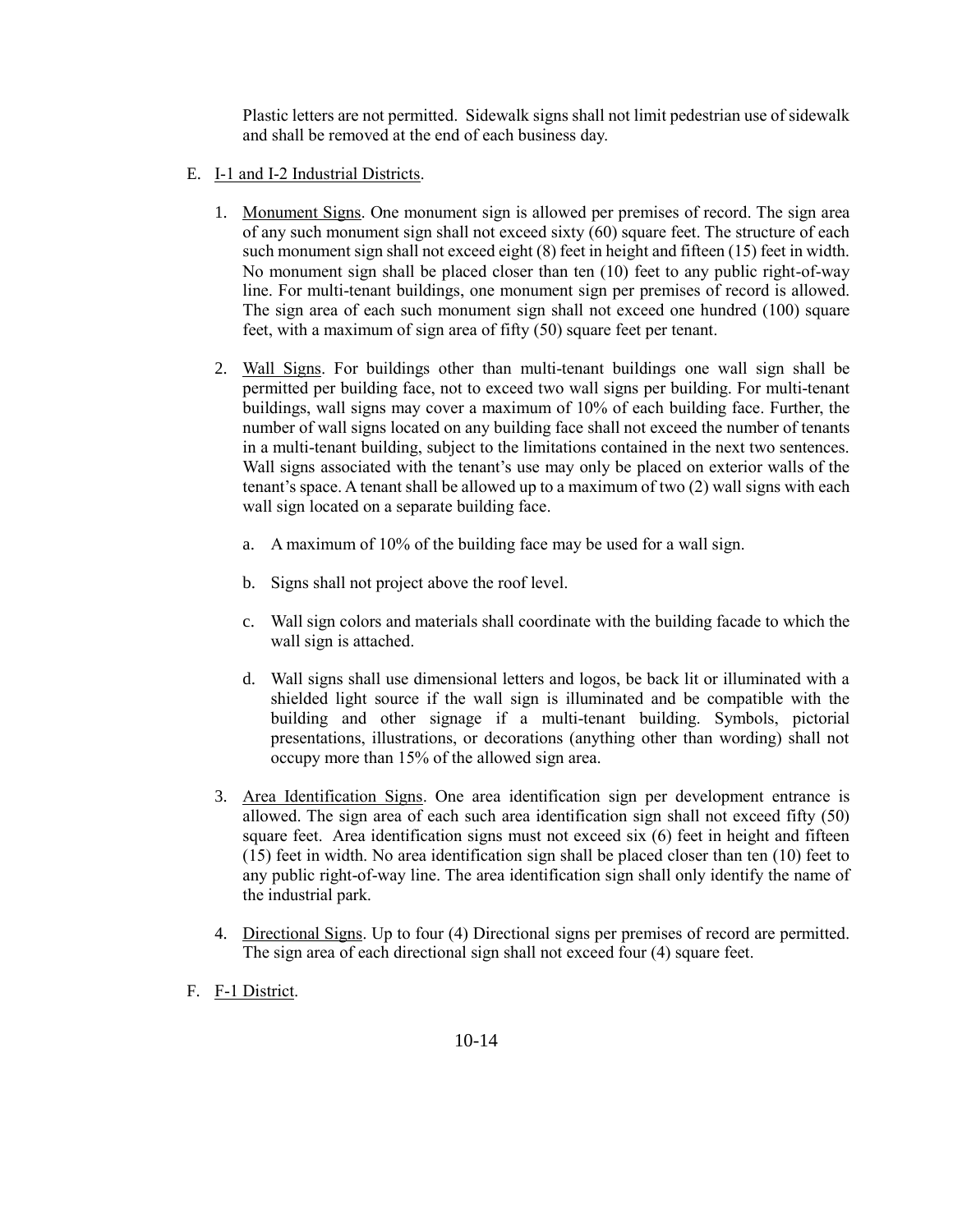- 1. Wall Signs. Wall signs shall identify the names of buildings only. The sign area of wall signs shall not exceed five percent  $(5\%)$  of the total area of the building face on which it is located.
- 2. Area identification Signs. One area identification sign shall be allowed per street frontage. The sign area of each area identification sign shall not exceed fifty (50) square feet in area. Area identification signs must not exceed ten (10) feet in height and fifteen (15) feet in width.
- 3. Off Premises Commercial Signs. Existing off premises commercial signs are nonconforming existing signs.

### Subd. 5 General Design, Construction and Setback Requirements.

- A. General. Except as provided to the contrary in these regulations, a sign shall be designed as an integral architectural element of the building and site to which it principally relates. Materials and colors that are compatible with the character of the building and the surrounding environment should be used on all signage.
- B. Construction. All signs shall be constructed and maintained in conformance with applicable building code requirements. If supporting structures are used in the display of a sign, they shall be of a quality able to withstand the elements. Excessive or unnecessary supporting structures are prohibited.
- C. Setbacks. Except as provided to the contrary in these regulations, all freestanding signs shall meet the building setback requirements of the district in which the sign is located.

#### Subd. 6 Administration and Enforcement

- A. Sign Permit Required. No person or entity shall install, erect, relocate or modify any sign in the City without first obtaining a sign permit from the City, except as provided in Subd. 6, D. below.
- B. Permit Application.
	- 1. Applications for sign permits shall be made to the Zoning Administrator using an application form provided by the City. Each application must include the following information and supporting documentation:
		- a. The name and address of the owner of the sign;
		- b. The street address or location of the premises of record on which the sign is located, or will be located, along with the name and address of the owner of the premises of record;
		- c. The type of sign, as defined in these regulations;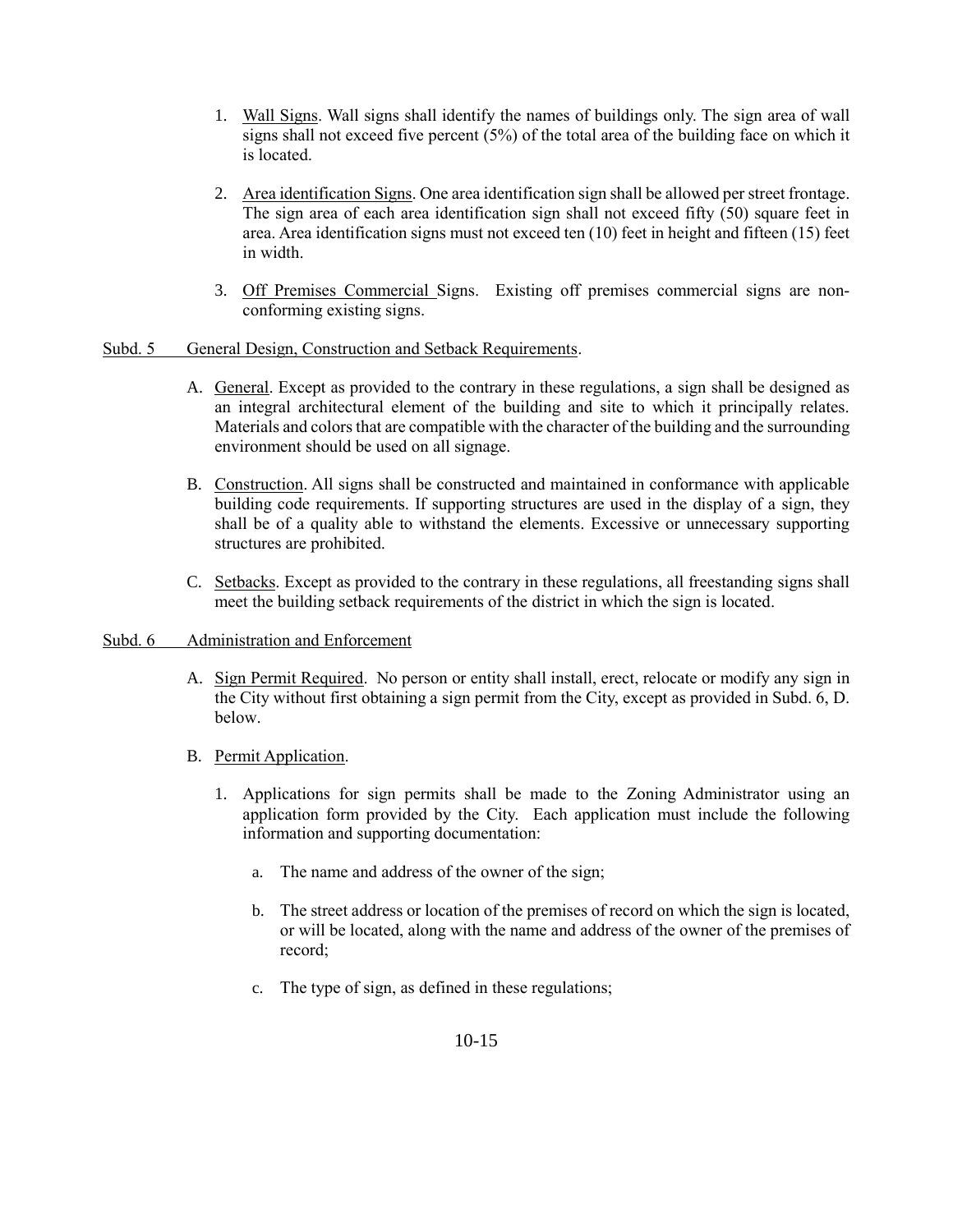- d. A site plan showing the location of the proposed sign;
- e. Specifications and scale drawings showing the materials, design, dimensions, structural supports, method of attachment and electrical components of the sign;
- f. A plan showing the location and size of all existing signs located on the same premises;
- g. If the sign is a wall sign, a drawing to scale showing the location of the wall sign on the applicable building face and the percentage of the applicable building face covered by the wall sign;
- h. If the sign is to be illuminated, all information required showing the sign will comply with these regulations; and
- i. Any required sign permit fee.
- 2. No application will be considered complete until all required information and documentation is submitted to the City.
- 3. The Zoning Administrator shall approve or deny a sign permit within sixty (60) days from the receipt of a complete application, including applicable fee. A copy of the decision will be made in writing and delivered to the applicant electronically at the email address provided in the application. In the alternative, the applicant may request notification via U.S. Mail if the applicant provides a self-addressed, postage prepaid envelope at the time the permit application is submitted. If a permit application is denied, the reason will be stated in writing.
- C. Permit Fee. At the time of application, the applicant shall pay the permit fee listed in Chapter 1100 of the Waconia City Code unless an exemption listed in Subd. 6, D. applies. No fee shall be refunded in any circumstance, even if the permit application is withdrawn.
- D. Exemptions.
	- 1. The following signs are exempt from both permit and fee requirements, but subject to all other provisions of these sign regulations:
		- a. Directional signs;
		- b. Address signs; and
		- c. Traffic control signs and street signs placed by a governmental entity in a public right-of- way.
	- 2. The following signs are exempt from fees, but subject to all other provisions of these sign regulations: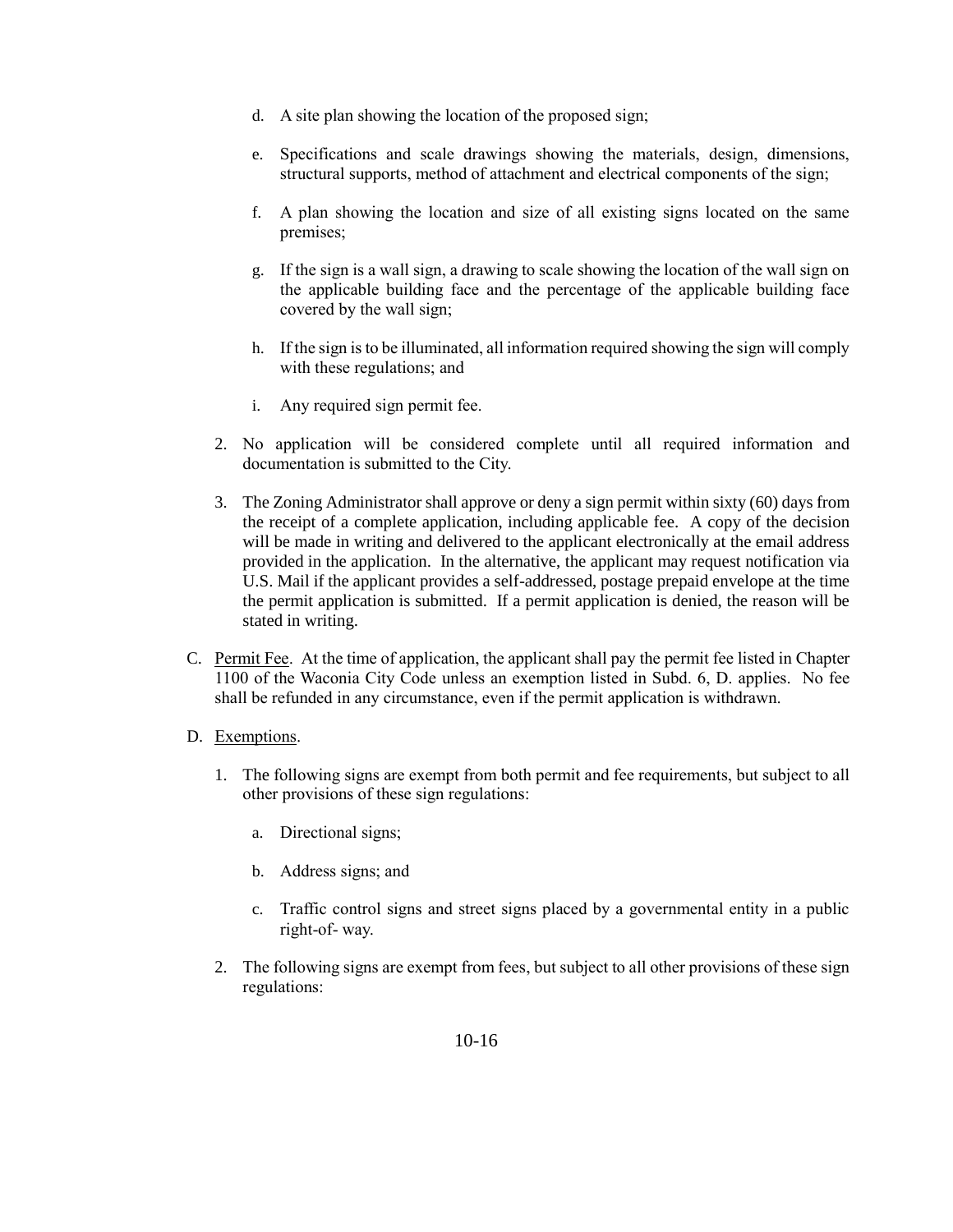- a. Special event signs; and
- b. Banners.
- 3. Noncommercial signs posted on private property during a political campaign in compliance with Minnesota Statutes 211.045, as amended, are exempt from the permit, fee and the other requirements of these regulations to the extent Minnesota Statutes 211.045, as amended, preempts these regulations. These sign regulations apply to such signs in all other circumstances.
- E. Planned Unit Developments and Large Developments. The City Council may recognize separate sign plans for planned unit developments and large developments that will supersede these regulations. To qualify as a large development, the development must include a commercial use of three or more principal structures with common characteristics, as determined by the City, or a platted residential use of twenty or more lots with common characteristics, as determined by the City. Common characteristics may include shared access, similar architecture, single ownership or history of site plan approval. Any such sign plan approved by the City Council will have the effect of a sign ordinance for the applicable premises of record. Such an individual sign plan will only be considered if: (i) the development includes a substantial site area and/or the sign plan is necessary to address the unique visibility needs of the development; and (ii) the City Council finds that the sign plan meets the purpose and intent of these regulations.
- F. Appeal. An applicant may appeal any denial of a sign permit application using the appeal procedure set forth in Section 900.12, Subd. 3, of the Waconia City Code.
- G. Variances. No variance shall be granted from these sign regulations unless such variance is granted pursuant to Section 900.12, Subd. 4, of the Waconia City Code.
- H. Maintenance. Any sign in a state of disrepair shall be restored to good condition and repair by the owner thereof or the owner of the premises of record on which the sign is situated within twenty-one (21) days after the mailing of written notice of repair from the City. In the event of non-compliance with said notice, the City may, at its option, repair or remove such sign at the expense of the owner thereof or the owner of the applicable premises of record, which persons/entities shall be jointly and severally liable for any such removal or repair. The City may enter, at reasonable times, any property to inspect or re-inspect any sign.
- I. Dangerous Signs. The City may remove any sign that endangers the public safety, such as a dangerous or structurally unsound sign, or any sign for which no permit was issued. The City shall prepare a notice describing the sign, specifying the violation involved and stating that, if the sign at issue is not removed or the violation is not corrected within five (5) days, the sign shall be removed at the expense of the owner thereof or the owner of the applicable premises of record, which persons/entities shall be jointly and severally liable for the cost of any such removal.
- J. Non-Conforming Existing Signs. Each non-conforming existing sign shall be permitted to remain until such time as the use of the sign materially changes, the premises of record on